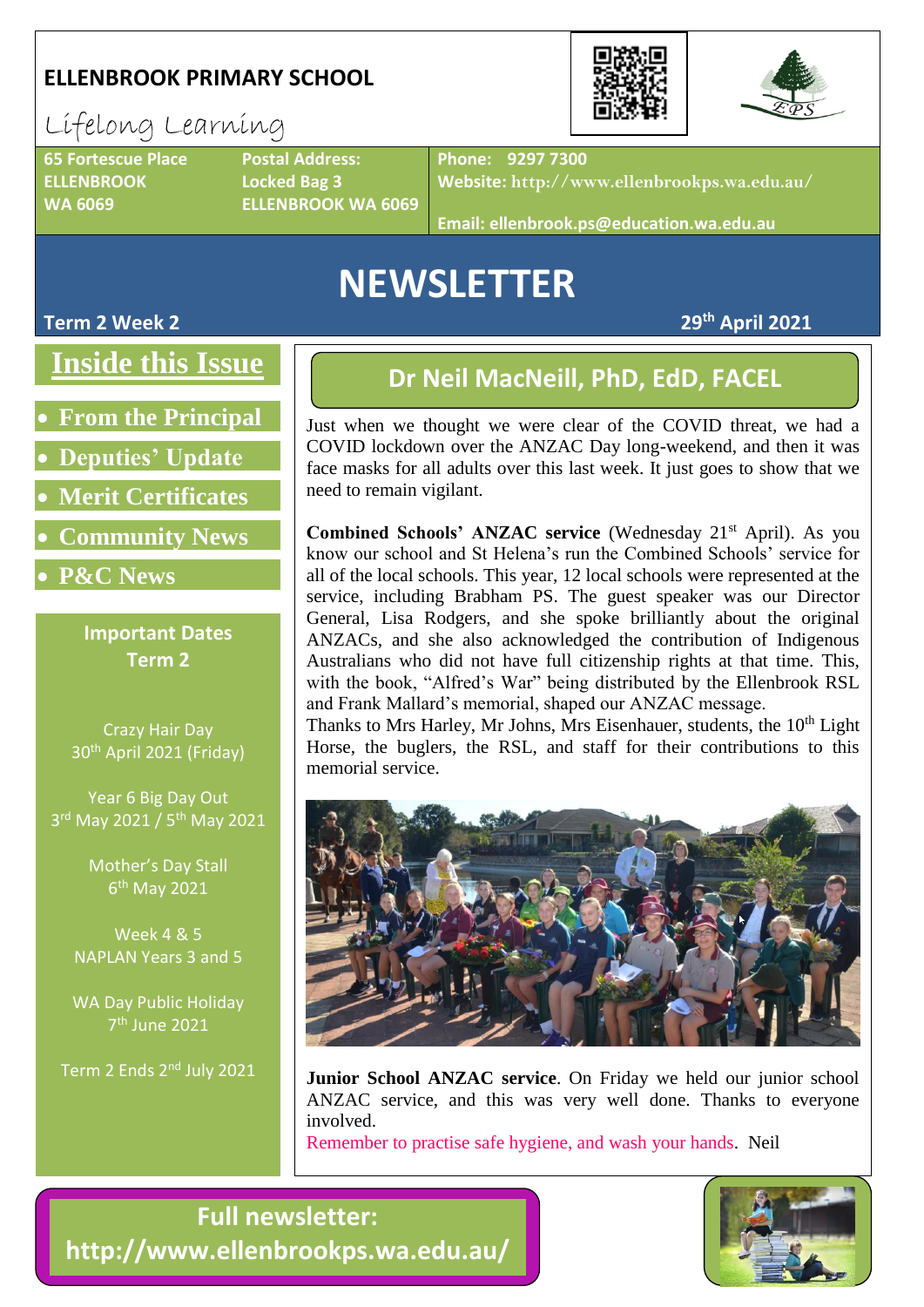

| <b>Merit Certificates Winners</b> |                |
|-----------------------------------|----------------|
| <b>Xavier Green</b>               | <b>R4</b>      |
| <b>Lily Grosso</b>                | R <sub>4</sub> |
| <b>Zainab Naveed</b>              | <b>R5</b>      |
| <b>Jaxon Randall</b>              | <b>R5</b>      |
| <b>Zoe Tjea</b>                   | Y4             |
| <b>Bonnie</b>                     |                |
| <b>Campbell - Basile</b>          | <b>Y5</b>      |
| <b>Leonardo Wilson</b>            | <b>Y6</b>      |
|                                   |                |

## **DEPUTIES' UPDATE**

**School Reports** – As part of the school's sustainability program, all school reports will be emailed to parents/caregivers only. Paper copies will not be sent home as has been done in the past. Please ensure your correct email address is on the school records to ensure you receive the report/s.

**Kindergarten Program**: We are currently taking Applications for Enrolment for children who will turn 4 years of age before June 30th, 2022.

The closing date for all applications is the 23<sup>th</sup> of July, 2021.

Please note: Applications for Enrolment are not to be confused with Enrolments. All applicants will be contacted shortly after the closing date advising if their application has been successful and invite them to return and complete enrolment forms. If you know of anyone in area who has children who may need a placement next year, please pass this information on.

**NAPLAN** - Testing for Year 3 and Year 5 students will take place in weeks 4 and 5 this term - from Tuesday  $11<sup>th</sup>$  May until Friday  $21<sup>st</sup>$  May.

The Year 3 writing test will be on paper but all other tests for both year levels will be done on line, in the computer lab.

Withdrawal forms are available from either your classroom teacher or the office if you do not wish your child to sit the tests. They can be submitted prior to the testing without any problem by retuning them to the office or classroom. Students can be withdrawn from one or all of the tests, whatever parents feel appropriate.

**Student Online Service Permission Form -** In 2021 Department of Education created a Policy to protect information shared with third party services. This new process requires guardians to consent for apps and websites we use which collect student information.

All families were sent a paper form in Term 1 to complete and a QR code was placed in the week 8 newsletter to access the online version of the form. We have attached the QR code below for those parents who have not yet completed the form. Each student needs a separate consent form to be completed before they will have access any devices at school. **We ask that forms are completed ASAP or by COB Friday 7 May 2021.**



[https://forms.office.com/r/p5uQ4wh5Ua](https://aus01.safelinks.protection.outlook.com/?url=https%3A%2F%2Fforms.office.com%2Fr%2Fp5uQ4wh5Ua&data=04%7C01%7CJodie.Koch%40education.wa.edu.au%7C83a9d79e10694ac887e208d9092c6da7%7Ce08016f9d1fd4cbb83b0b76eb4361627%7C0%7C0%7C637550908679048507%7CUnknown%7CTWFpbGZsb3d8eyJWIjoiMC4wLjAwMDAiLCJQIjoiV2luMzIiLCJBTiI6Ik1haWwiLCJXVCI6Mn0%3D%7C1000&sdata=FyvHL7OxJBULDc93H3Tn0ab8Td1iRTIJHqJav960taU%3D&reserved=0)

As a school we have added all apps and websites used across the school and permission is for your child's entire schooling at Ellenbrook Primary School unless you withdraw it in writing. As the Department continues to assess the Third Party Services available, you may be asked to complete further consent forms throughout the year.



Lifelong Learning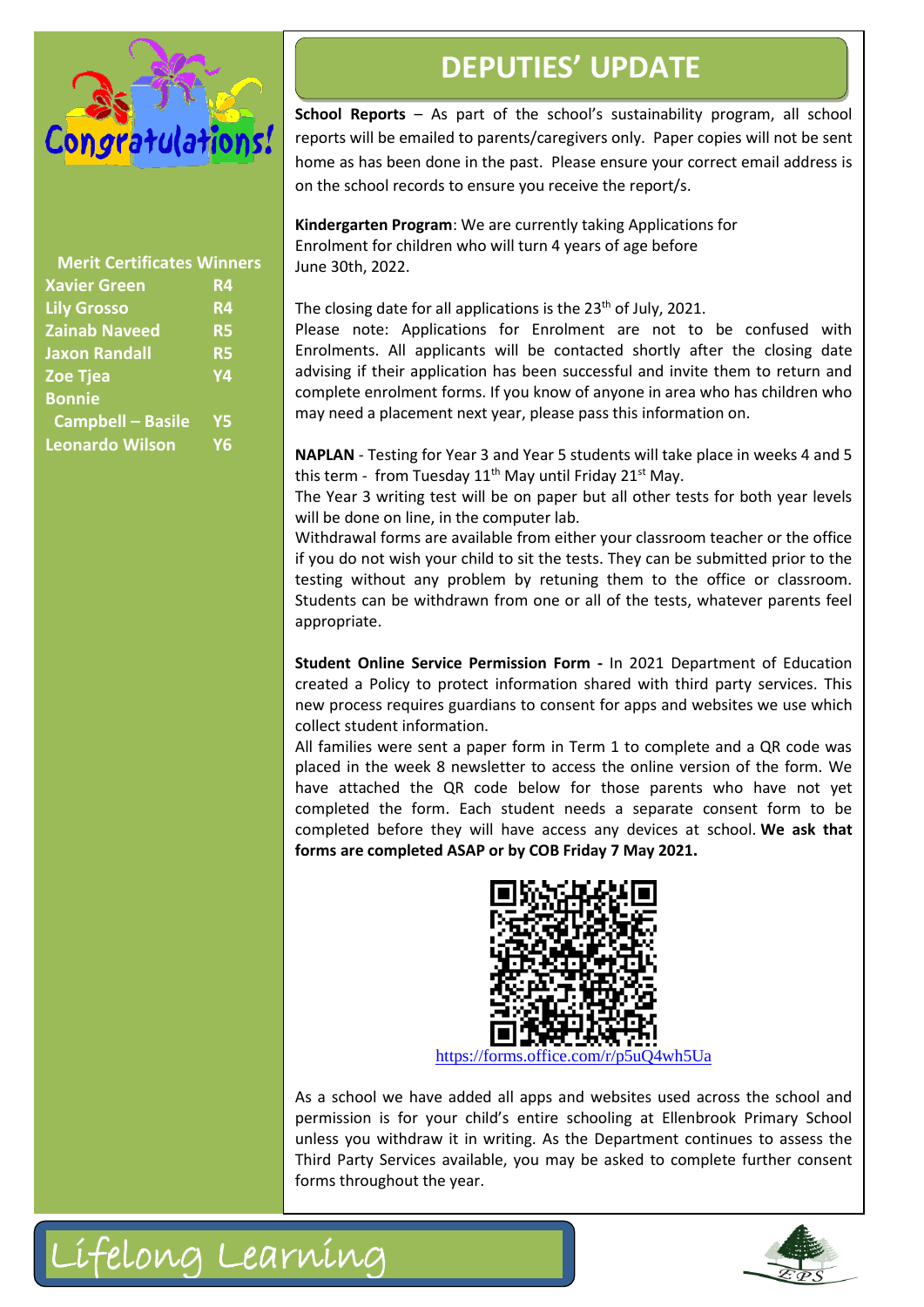## **DEPUTIES' UPDATE**

**Unwell Students** – Please ensure you keep your child at home if unwell. Do not send your child to school if they have green runny noses, flu like symptoms and/or vomiting/diarrhoea.

**Masks** – To enter the school site it is mandatory that all visitors/parents/caregivers are wearing masks.

**Dockers Shield Carnival** - Due to current COVID-19 post-lockdown transition rules, the Dockers AFL Boys Shield Carnival organisers have taken advice from the Department of Education and subsequently made the decision to **POSTPONE** the carnival that was scheduled to take place on Friday 30<sup>th</sup> April. This carnival **WILL BE** rescheduled to a later date and once the date has been confirmed we will let you know.

**There will be NO training this week before school**.

# **P & C U PD A TE**

**General Update -**The P&C is pleased to announce that Liz Lawrence has been appointed to the role of Treasurer of the P&C. Thank you, Liz, for volunteering your time.

A general P&C meeting will be held on **Wednesday, 5 May 2021**.

**Events / Fundraising**

**Entertainment Books -** The new Entertainment Books are now available for purchase at a cost of \$70 each. Help our cause and get a year of unlimited offers and savings. Start your Entertainment Membership today to support Ellenbrook Primary School P&C Association Inc, get a year of amazing 2-for-1 offers, discounts and savings AND a bonus \$10 or \$20 eGift Card. Click here to sign up today[:https://www.entertainmentbook.com.au/orderbooks/8584n8.](https://www.entertainmentbook.com.au/orderbooks/8584n8) T&C's apply\* visi[t www.entertainment.com.au/promotions](http://www.entertainment.com.au/promotions)

**Mother's Day Stall -** The annual Mother's Day Stall will be held on **Thursday, 6 May 2021**. Gifts will range from \$2 to \$10. We will also be holding a Mother's Day raffle on this day. Tickets cost 50 cents each and the winners will be drawn after lunch. Any donations of new items to be raffled will be happily accepted. Students will come to the stall with their class. Gifts are limited to 1 per student during this visit. Additional gifts can be purchased at lunch time if stock is available. For any students in Kindy who do not attend school on a Thursday, please feel free to bring your child down to the stall at any time that day if you would like them to purchase a gift.





**Important Dates Term 2**

Crazy Hair Day 30th April 2021 (Friday)

Year 6 Big Day Out 3<sup>rd</sup> May 2021 / 5<sup>th</sup> May 2021

> Mother's Day Stall 6<sup>th</sup> May 2021

Week 4 & 5 NAPLAN Years 3 and 5

WA Day Public Holiday 7 th June 2021

Term 2 Ends 2<sup>nd</sup> July 2021